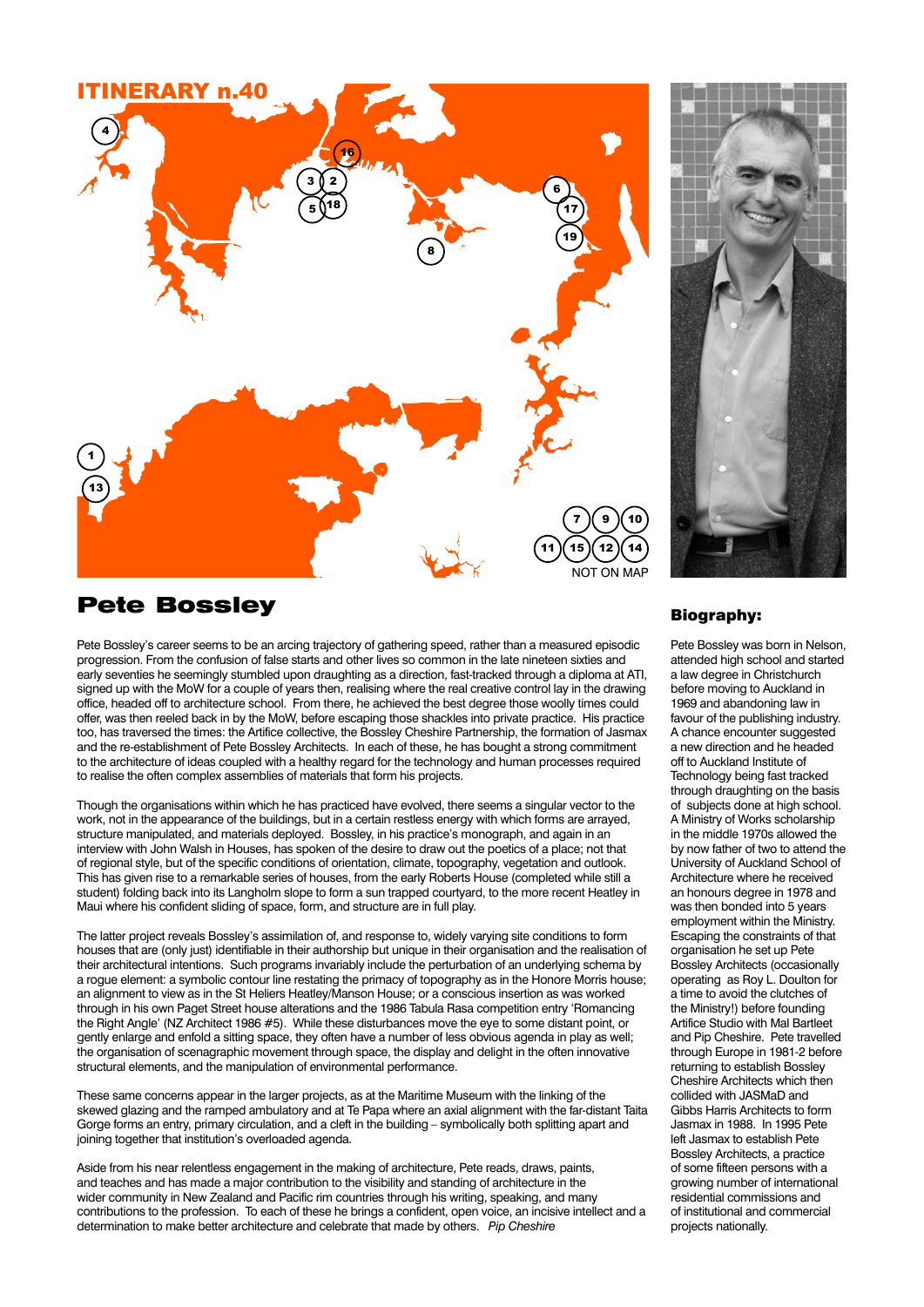1982 Roberts House  $\widetilde{\mathbf{z}}$  5 Janet Place, Laingholm  $\widetilde{\mathbf{z}}$ 

> 1984 Glock House Pompallier Tce., Ponsonby



The site responsive Roberts House was completed at architecture school with Bossley labouring on site in the holidays. The first projects after the MoW were alterations – the Glock and Mitchell projects, the former a full tilt transformation of a Ponsonby villa inconceivable under today's residential 1 strictures and the latter deconstructing and reordering the harbourside wall of a Herne Bay brick and tile.



1) 1982 Roberts House (3) 1984 Mitchell House (5) 1986 (6) 1985/2004 5 Marine Parade, Herne Bay 1986 Emerali House 133 West Harbour Drive West Harbour



The Emerali House marks a turning point – a cleared site steaming, as Bossley has said, like a new skinned rabbit from his childhood. The response was a loose arrangement of rectangular forms occupying and shaping the site. It was too, the clearest example to date of the client getting more than they bargained for – in this case hoped for arts and craft begetting an energetic assemblage of form, material and colour.



Barnes House Wairangi Street Herne Bay



Bossley sees the Barnes house as something of a diversion in his oeuvre, the clear FLW references and the many gables and hips (now an anathema to Bossley), being at odds with the balance of his work. It was, though, an opportunity to address a tight harbour edge site. a big brief and a budget to match. The project has strong symmetries and a skewed entry axis realigning views to the Harbour Bridge and splitting public and private functions of the house. Project architect Rick Pearson with Bossley and contractor Ross Masters produced a superbly detailed and crafted building, though Bossley has suggested that contemporary building craft skills may make such detailed projects inappropriate. NZ Institute of Architects, Ten Best Buildings Award 1988, Carter Holt Harvey Environmental Design Award 1988.

1986 5 6

Heatley/Manson House The Rise St Heliers



The Heatley House, later reworked for Ted Manson, was undertaken concurrently with the Barnes House – a clear harbinger of the eclectic body of work to come. The house sits high on Achilles Point and uses the foci of harbour and gulf as organising schema. The northerly view forms a skewed axis bisecting the house. This in turn becomes something of a metaphor for the seismic dislocations of the land. The project was notable for Bossley's acceptance of the St. Heliers plastered wall and punched window aesthetic, adding a flying bridge, hovering vault and structural frame bursting from the walls. The later reworking calmed some of the mid nineteen eighties enthusiasms and added a greater density of occupation within house and garden. NZ Institute of Architects Branch Award 1986, NZIA Branch Award 1990.

2000

James House 60 Jones Road Clevedon



The house is one of the first with a parti of discrete blocks assembled to organise internal and external space and to respond to the site's specific topographic and climatic conditions. A venturi shaped space is formed by the living area curving away from the sleeping volumes to align to afternoon sun and view. The framed external tensile shade structure of the Kelland House reappears, we see the pulling apart of bedroom spaces into nearly independant pavilions and the use of scupltured structure. See *Theme and Variations, Architecture NZ 2000, Casabella 683, Italy, Nov. 2000.*

Rainbows End 2 Clint Crescent Manukau



Rainbows End and the Commonwealth Games village were opportunities for the exploration of large scale space planning, the deployment of innovative materials and technologies and the generation of temporary and new building typologies. These included the large scale use of scaffolding for the games village kiosks and athletes' bridge, the use of sprayed concrete and extreme tanapole construction in the making of a faux mountain and toilet block and the theming of rides. The roller coaster building uses tanapole and scaff pipe construction in making a robust, functional building in which a bursting roof frame suggests some of the movement of the ride. 40B Orakei Road



As with the earlier Heatley House, the rectilnear planning is disrupted, enlivened and organised by a geometry that is largely independant of the house's domestic program. Curved concrete walls set up a dramatic entry, form stacked building platforms overlooking a reserve to the west and, almost incidentally, organise vertical and horizontal planning of the site and the arrangement of spaces in and around the building. The project is notable for its creation of external room like spaces by returns and re entrant external walls and by the introduction of fixed, free standing external tension structures located to manipulate light levels into the skylit living space. The project won NZIA National Award 1993, NZIA Auckland Branch 10 Best Award 1993.

1993 1988 (8) 1993 (9 7) 1988 (8) 1993 (9) 1999 (10





1999

Island Complex Moturua Island Bay of Islands

Patrick Reynold's photograph of the Moturua Island house for Craig Heatley perfectly encapsulates the building's central concerns; a roof held up on sticks mimicking the slope of the land and mediating the transition from the Pacific water's edge to the cabbage trees of the island hinterland. The roof shelters a stepped series of platforms, a partially enclosed room per level and each opening seaward and inland and linked by a grand stair on the inland side. NZIA Regional Award 2000, Tasman Small Practice Award 1999, NZIA Northern Regional Award for Architecture 1999, NZ Home and Building/Citroen 'Home of the Year', NZIA Branch Award for Architecture 1998, NZIA 10 Best Buildings Award 1997.